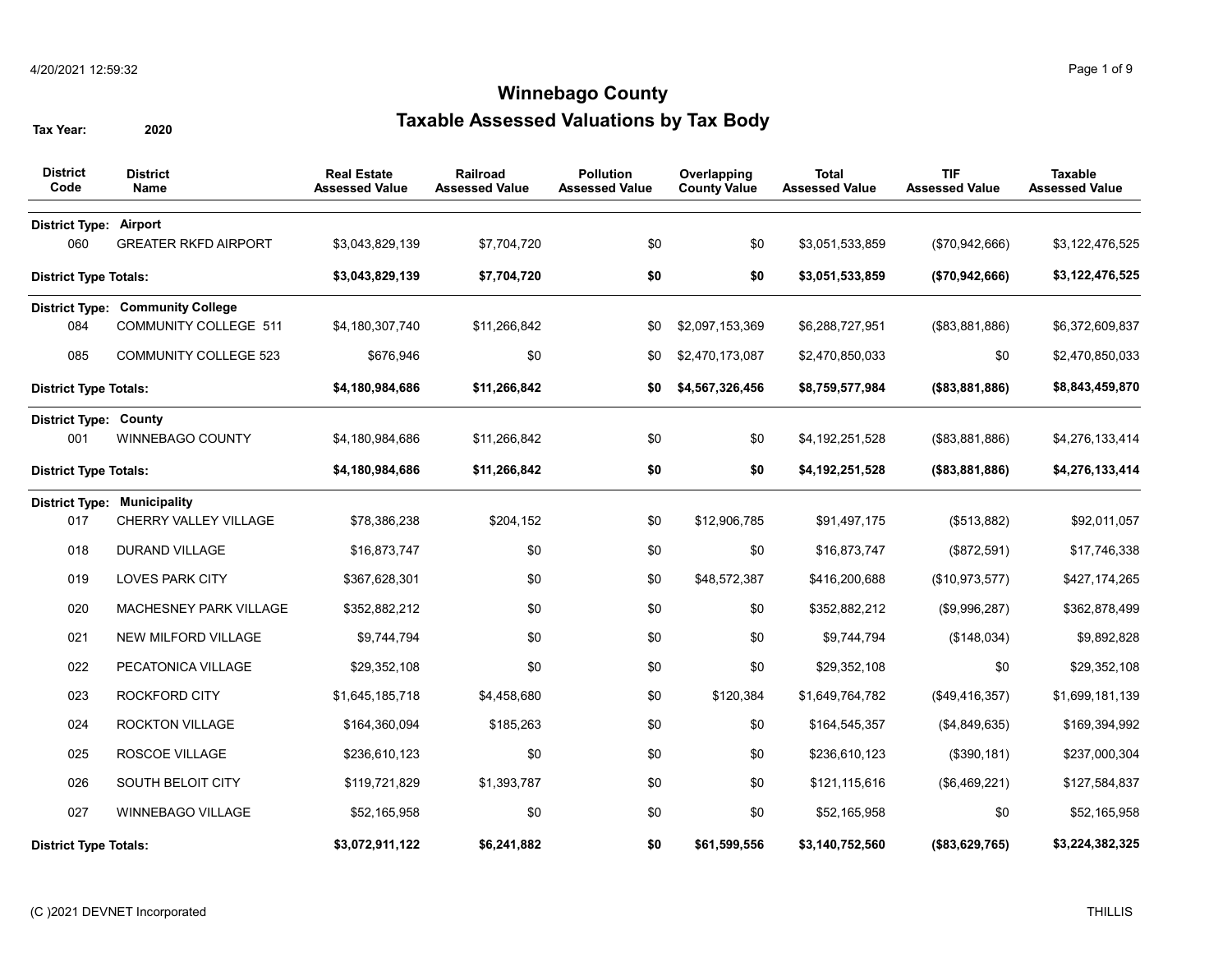| <b>District</b><br>Code      | <b>District</b><br><b>Name</b>                                  | <b>Real Estate</b><br><b>Assessed Value</b> | Railroad<br><b>Assessed Value</b> | <b>Pollution</b><br><b>Assessed Value</b> | Overlapping<br><b>County Value</b> | <b>Total</b><br><b>Assessed Value</b> | <b>TIF</b><br><b>Assessed Value</b> | <b>Taxable</b><br><b>Assessed Value</b> |
|------------------------------|-----------------------------------------------------------------|---------------------------------------------|-----------------------------------|-------------------------------------------|------------------------------------|---------------------------------------|-------------------------------------|-----------------------------------------|
| 002                          | <b>District Type: Forest Preserve</b><br><b>FOREST PRESERVE</b> | \$4,180,984,686                             | \$11,266,842                      | \$0                                       | \$0                                | \$4,192,251,528                       | (\$83,881,886)                      | \$4,276,133,414                         |
| <b>District Type Totals:</b> |                                                                 | \$4,180,984,686                             | \$11,266,842                      | \$0                                       | \$0                                | \$4,192,251,528                       | (\$3,881,886)                       | \$4,276,133,414                         |
|                              | <b>District Type: Fire District</b>                             |                                             |                                   |                                           |                                    |                                       |                                     |                                         |
| 030                          | <b>BLACKHAWK FIRE</b>                                           | \$45,987,100                                | \$232,918                         | \$0                                       | \$0                                | \$46,220,018                          | \$0                                 | \$46,220,018                            |
| 031                          | <b>CHERRY VALLEY FIRE</b>                                       | \$340,730,037                               | \$820,317                         | \$0                                       | \$12,906,785                       | \$354,457,139                         | (\$511,724)                         | \$354,968,863                           |
| 033                          | FIRE 1                                                          | \$110,989,523                               | \$0                               | \$0                                       | \$0                                | \$110,989,523                         | (\$872,591)                         | \$111,862,114                           |
| 034                          | <b>GERMAN VALLEY FIRE</b>                                       | \$1,857,330                                 | \$0                               | \$0                                       | \$35,484,997                       | \$37,342,327                          | \$0                                 | \$37,342,327                            |
| 035                          | HARLEM-ROSCOE FIRE                                              | \$747,782,160                               | \$481,666                         | \$0                                       | \$0                                | \$748,263,826                         | (\$6, 127, 311)                     | \$754,391,137                           |
| 036                          | NEW MILFORD FIRE                                                | \$37,446,152                                | \$190,324                         | \$0                                       | \$8,636,397                        | \$46,272,873                          | (\$402,313)                         | \$46,675,186                            |
| 037                          | <b>NORTH PARK FIRE</b>                                          | \$178,773,007                               | \$538,616                         | \$0                                       | \$0                                | \$179,311,623                         | (\$4,259,157)                       | \$183,570,780                           |
| 038                          | NORTHWEST FIRE                                                  | \$63,477,351                                | \$503,170                         | \$0                                       | \$0                                | \$63,980,521                          | \$0                                 | \$63,980,521                            |
| 039                          | PECATONICA FIRE                                                 | \$103,356,354                               | \$593,894                         | \$0                                       | \$13,388,601                       | \$117,338,849                         | \$0                                 | \$117,338,849                           |
| 040                          | <b>ROCK RIVER FIRE</b>                                          | \$2,783,615                                 | \$912,680                         | \$0                                       | \$0                                | \$3,696,295                           | \$0                                 | \$3,696,295                             |
| 041                          | <b>ROCKTON FIRE</b>                                             | \$246,044,091                               | \$752,013                         | \$0                                       | \$0                                | \$246,796,104                         | (\$4,849,635)                       | \$251,645,739                           |
| 042                          | <b>STILLMAN FIRE</b>                                            | \$9,920,535                                 | \$0                               | \$0                                       | \$97,882,055                       | \$107,802,590                         | \$0                                 | \$107,802,590                           |
| 043                          | <b>WEST SUBURBAN FIRE</b>                                       | \$25,294,049                                | \$29,695                          | \$0                                       | \$0                                | \$25,323,744                          | \$0                                 | \$25,323,744                            |
| 044                          | W B S FIRE                                                      | \$133,069,942                               | \$687,021                         | \$0                                       | \$0                                | \$133,756,963                         | \$0                                 | \$133,756,963                           |
| <b>District Type Totals:</b> |                                                                 | \$2,047,511,246                             | \$5,742,314                       | \$0                                       | \$168,298,835                      | \$2,221,552,395                       | (\$17,022,731)                      | \$2,238,575,126                         |
|                              | <b>District Type: Grade School</b>                              |                                             |                                   |                                           |                                    |                                       |                                     |                                         |
| 071                          | KINNIKINNICK SD #131                                            | \$342,183,352                               | \$126,749                         | \$0                                       | \$290,327                          | \$342,600,428                         | (\$390, 181)                        | \$342,990,609                           |
| 072                          | PRAIRIE HILL SCHOOL DIST 1                                      | \$141,318,716                               | \$0                               | \$0                                       | \$0                                | \$141,318,716                         | \$0                                 | \$141,318,716                           |
| 073                          | SHIRLAND SCHOOL DIST 134                                        | \$33,956,414                                | \$0                               | \$0                                       | \$0                                | \$33,956,414                          | \$0                                 | \$33,956,414                            |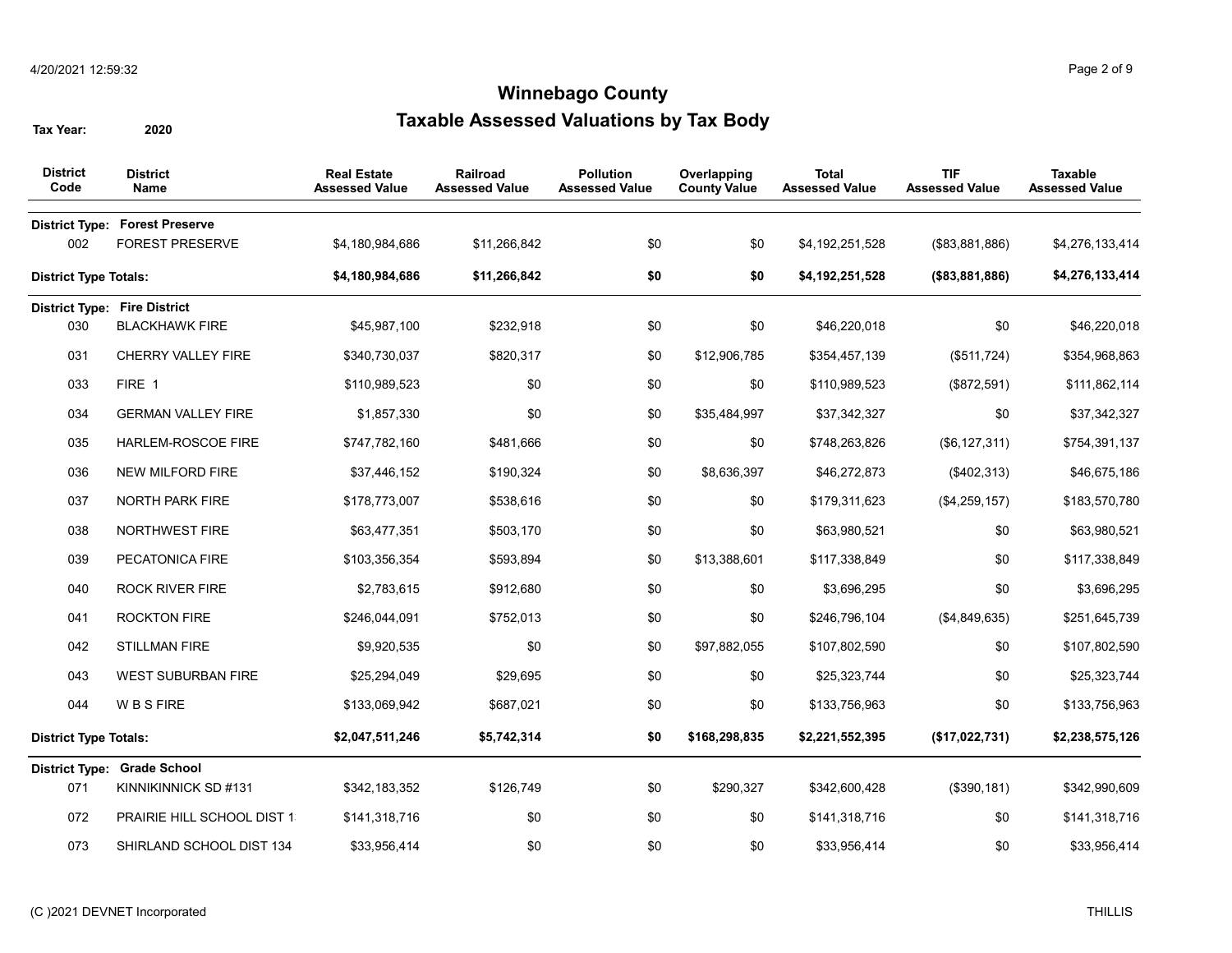| <b>District</b><br>Code         | <b>District</b><br><b>Name</b>         | <b>Real Estate</b><br><b>Assessed Value</b> | Railroad<br><b>Assessed Value</b> | <b>Pollution</b><br><b>Assessed Value</b> | Overlapping<br><b>County Value</b> | <b>Total</b><br><b>Assessed Value</b> | <b>TIF</b><br><b>Assessed Value</b> | <b>Taxable</b><br><b>Assessed Value</b> |
|---------------------------------|----------------------------------------|---------------------------------------------|-----------------------------------|-------------------------------------------|------------------------------------|---------------------------------------|-------------------------------------|-----------------------------------------|
| <b>District Type:</b>           | <b>Grade School</b>                    |                                             |                                   |                                           |                                    |                                       |                                     |                                         |
| 074                             | ROCKTON SCHOOL DIST 140                | \$253,226,159                               | \$699,395                         | \$0                                       | \$0                                | \$253,925,554                         | (\$4,849,635)                       | \$258,775,189                           |
| <b>District Type Totals:</b>    |                                        | \$770,684,641                               | \$826,144                         | \$0                                       | \$290,327                          | \$771,801,112                         | (\$5,239,816)                       | \$777,040,928                           |
|                                 | District Type: High School             |                                             |                                   |                                           |                                    |                                       |                                     |                                         |
| 077                             | HONONEGAH HIGH SD #207                 | \$770,684,641                               | \$826,144                         | \$0                                       | \$290,327                          | \$771,801,112                         | (\$5,239,816)                       | \$777,040,928                           |
| <b>District Type Totals:</b>    |                                        | \$770,684,641                               | \$826,144                         | \$0                                       | \$290,327                          | \$771,801,112                         | (\$5,239,816)                       | \$777,040,928                           |
|                                 | <b>District Type: Library District</b> |                                             |                                   |                                           |                                    |                                       |                                     |                                         |
| 054                             | <b>CHERRY VALLEY LIBRARY</b>           | \$278,825,017                               | \$1,041,372                       | \$0                                       | \$13,235,437                       | \$293,101,826                         | (\$914,037)                         | \$294,015,863                           |
| 055                             | NORTH SUBURBAN LIBRARY                 | \$1,286,446,928                             | \$1,201,708                       | \$0                                       | \$49,853,291                       | \$1,337,501,927                       | (\$21,360,045)                      | \$1,358,861,972                         |
| 056                             | PECATONICA LIBRARY                     | \$98,670,556                                | \$0                               | \$0                                       | \$14,404,981                       | \$113,075,537                         | \$0                                 | \$113,075,537                           |
| 057                             | <b>TALCOTT FREE LIBRARY</b>            | \$212,711,773                               | \$528,383                         | \$0                                       | \$0                                | \$213,240,156                         | (\$4,849,635)                       | \$218,089,791                           |
| 058                             | <b>WINNEBAGO LIBRARY</b>               | \$162,259,880                               | \$0                               | \$0                                       | \$0                                | \$162,259,880                         | \$0                                 | \$162,259,880                           |
| 059                             | ROCKFORD CITY LIBRARY                  | \$1,645,728,405                             | \$4,458,680                       | \$0                                       | \$120,384                          | \$1,650,307,469                       | (\$49,416,357)                      | \$1,699,723,826                         |
| <b>District Type Totals:</b>    |                                        | \$3,684,642,559                             | \$7,230,143                       | \$0                                       | \$77,614,093                       | \$3,769,486,795                       | (\$76,540,074)                      | \$3,846,026,869                         |
| <b>District Type: Libraries</b> |                                        |                                             |                                   |                                           |                                    |                                       |                                     |                                         |
| 061                             | SOUTH BELOIT CITY LIBRARY              | \$119,721,829                               | \$1,393,787                       | \$0                                       | \$0                                | \$121,115,616                         | (\$6,469,221)                       | \$127,584,837                           |
| <b>District Type Totals:</b>    |                                        | \$119,721,829                               | \$1,393,787                       | \$0                                       | \$0                                | \$121,115,616                         | (\$6,469,221)                       | \$127,584,837                           |
|                                 | District Type: Multi-Township Dist     |                                             |                                   |                                           |                                    |                                       |                                     |                                         |
| 101                             | <b>BU/HA/SH MULTI TOWNSHIP</b>         | \$70,081,510                                | \$0                               | \$0                                       | \$0                                | \$70,081,510                          | \$0                                 | \$70,081,510                            |
| 102                             | DU/LA MULTI TOWNSHIP                   | \$77,197,506                                | \$0                               | \$0                                       | \$0                                | \$77,197,506                          | (\$872,591)                         | \$78,070,097                            |
| 124                             | PE/SE MULTI TOWNSHIP                   | \$104,318,422                               | \$0                               | \$0                                       | \$0                                | \$104,318,422                         | \$0                                 | \$104,318,422                           |
| <b>District Type Totals:</b>    |                                        | \$251,597,438                               | \$0                               | \$0                                       | \$0                                | \$251,597,438                         | (\$872,591)                         | \$252,470,029                           |
|                                 | <b>District Type: Park District</b>    |                                             |                                   |                                           |                                    |                                       |                                     |                                         |
| 046                             | ROCKFORD PARK DISTRICT                 | \$2,375,604,197                             | \$5,539,992                       | \$0                                       | \$38,992,848                       | \$2,420,137,037                       | (\$60,336,086)                      | \$2,480,473,123                         |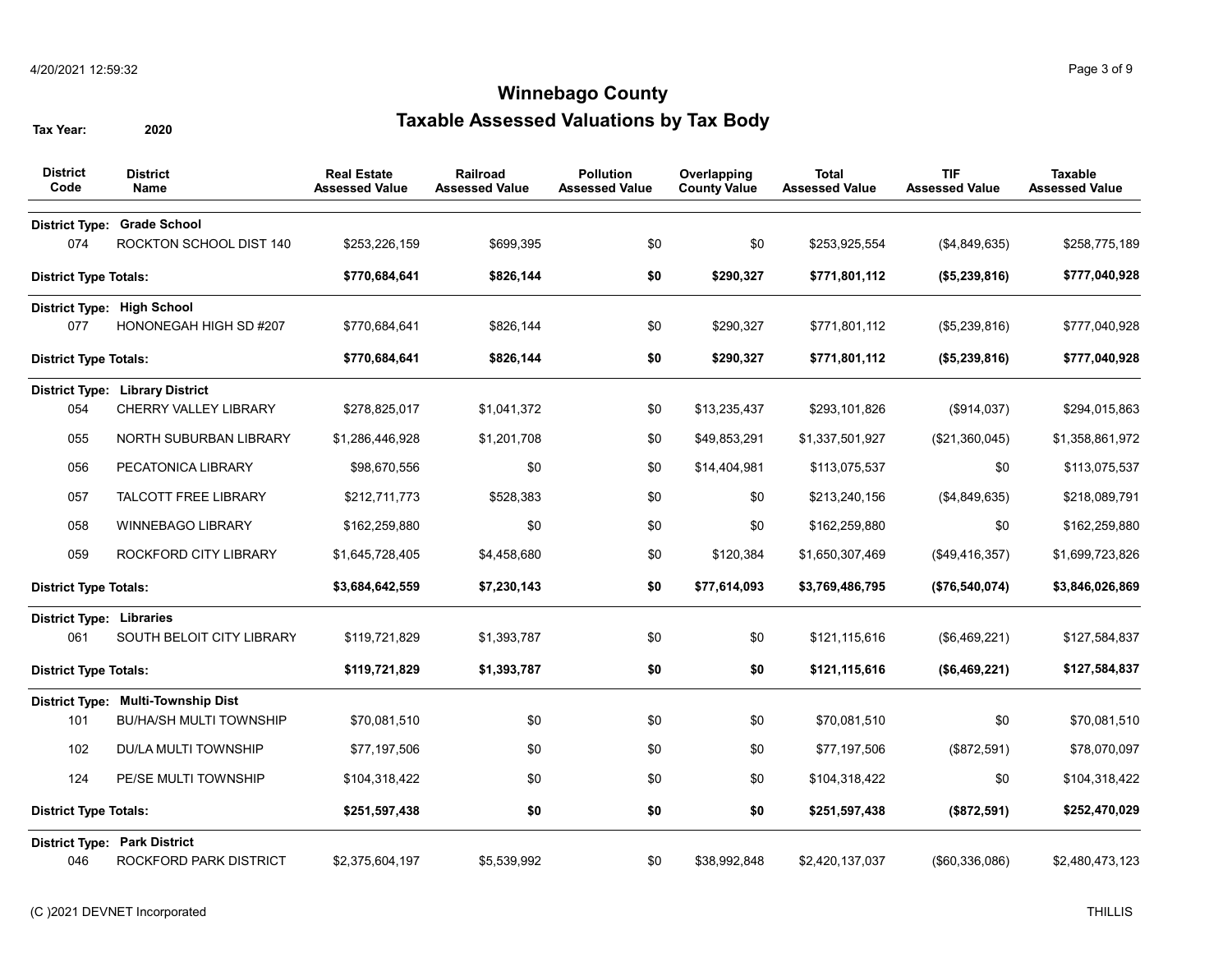| <b>District</b><br>Code      | <b>District</b><br>Name                  | <b>Real Estate</b><br><b>Assessed Value</b> | <b>Railroad</b><br><b>Assessed Value</b> | <b>Pollution</b><br><b>Assessed Value</b> | Overlapping<br><b>County Value</b> | <b>Total</b><br><b>Assessed Value</b> | <b>TIF</b><br><b>Assessed Value</b> | <b>Taxable</b><br><b>Assessed Value</b> |
|------------------------------|------------------------------------------|---------------------------------------------|------------------------------------------|-------------------------------------------|------------------------------------|---------------------------------------|-------------------------------------|-----------------------------------------|
|                              | <b>District Type: Park District</b>      |                                             |                                          |                                           |                                    |                                       |                                     |                                         |
| 047                          | <b>SUMNER PARK</b>                       | \$85,523,899                                | \$0                                      | \$0                                       | \$0                                | \$85,523,899                          | \$0                                 | \$85,523,899                            |
| 048                          | <b>WINNEBAGO PARK DISTRICT</b>           | \$105,177,332                               | \$592,038                                | \$0                                       | \$0                                | \$105,769,370                         | \$0                                 | \$105,769,370                           |
| 049                          | <b>SEWARD PARK DISTRICT</b>              | \$18,794,523                                | \$688,877                                | \$0                                       | \$0                                | \$19,483,400                          | \$0                                 | \$19,483,400                            |
| <b>District Type Totals:</b> |                                          | \$2,585,099,951                             | \$6,820,907                              | \$0                                       | \$38,992,848                       | \$2,630,913,706                       | (\$60,336,086)                      | \$2,691,249,792                         |
|                              | <b>District Type: Road District</b>      |                                             |                                          |                                           |                                    |                                       |                                     |                                         |
| 110                          | <b>BURRITT TWSP ROAD</b>                 | \$28,912,725                                | \$0                                      | \$0                                       | \$0                                | \$28,912,725                          | \$0                                 | \$28,912,725                            |
| 111                          | CHERRY VALLEY TWSP ROAD                  | \$300,911,279                               | \$1,650,260                              | \$0                                       | \$0                                | \$302,561,539                         | (\$26,485)                          | \$302,588,024                           |
| 112                          | <b>DURAND TWSP ROAD</b>                  | \$40,351,813                                | \$0                                      | \$0                                       | \$0                                | \$40,351,813                          | (\$872,591)                         | \$41,224,404                            |
| 113                          | <b>HARLEM TWSP ROAD</b>                  | \$640,248,739                               | \$0                                      | \$0                                       | \$0                                | \$640,248,739                         | (\$10,698,490)                      | \$650,947,229                           |
| 114                          | <b>HARRISON TWSP ROAD</b>                | \$16,229,863                                | \$0                                      | \$0                                       | \$0                                | \$16,229,863                          | \$0                                 | \$16,229,863                            |
| 115                          | <b>LAONA TWSP ROAD</b>                   | \$36,845,693                                | \$0                                      | \$0                                       | \$0                                | \$36,845,693                          | \$0                                 | \$36,845,693                            |
| 116                          | OWEN TWSP ROAD                           | \$91,969,674                                | \$647,872                                | \$0                                       | \$0                                | \$92,617,546                          | \$0                                 | \$92,617,546                            |
| 117                          | PECATONICA TWSP ROAD                     | \$76,861,312                                | \$0                                      | \$0                                       | \$0                                | \$76,861,312                          | \$0                                 | \$76,861,312                            |
| 118                          | ROCKFORD TWSP ROAD                       | \$2,019,816,199                             | \$5,406,588                              | \$0                                       | \$0                                | \$2,025,222,787                       | (\$60,575,283)                      | \$2,085,798,070                         |
| 119                          | <b>ROCKTON TWSP ROAD</b>                 | \$273,548,402                               | \$1,418,224                              | \$0                                       | \$0                                | \$274,966,626                         | (\$9,676,015)                       | \$284,642,641                           |
| 120                          | ROSCOE TWSP ROAD                         | \$497,715,623                               | \$862,983                                | \$0                                       | \$0                                | \$498,578,606                         | (\$2,033,022)                       | \$500,611,628                           |
| 121                          | SEWARD TWSP ROAD                         | \$27,457,110                                | \$688,877                                | \$0                                       | \$0                                | \$28,145,987                          | \$0                                 | \$28,145,987                            |
| 122                          | SHIRLAND TWSP ROAD                       | \$24,938,922                                | \$0                                      | \$0                                       | \$0                                | \$24,938,922                          | \$0                                 | \$24,938,922                            |
| 123                          | WINNEBAGO TWSP ROAD                      | \$105,177,332                               | \$592,038                                | \$0                                       | \$0                                | \$105,769,370                         | \$0                                 | \$105,769,370                           |
| <b>District Type Totals:</b> |                                          | \$4,180,984,686                             | \$11,266,842                             | \$0                                       | \$0                                | \$4,192,251,528                       | (\$83,881,886)                      | \$4,276,133,414                         |
|                              | <b>District Type: Sanitary Districts</b> |                                             |                                          |                                           |                                    |                                       |                                     |                                         |
| 050                          | <b>DURAND SANITARY</b>                   | \$15,145,519                                | \$0                                      | \$0                                       | \$0                                | \$15,145,519                          | (\$872,591)                         | \$16,018,110                            |
| 051                          | ROCK RIVER WATER REC                     | \$2,841,324,216                             | \$5,955,834                              | \$0                                       | \$0                                | \$2,847,280,050                       | (\$69,591,394)                      | \$2,916,871,444                         |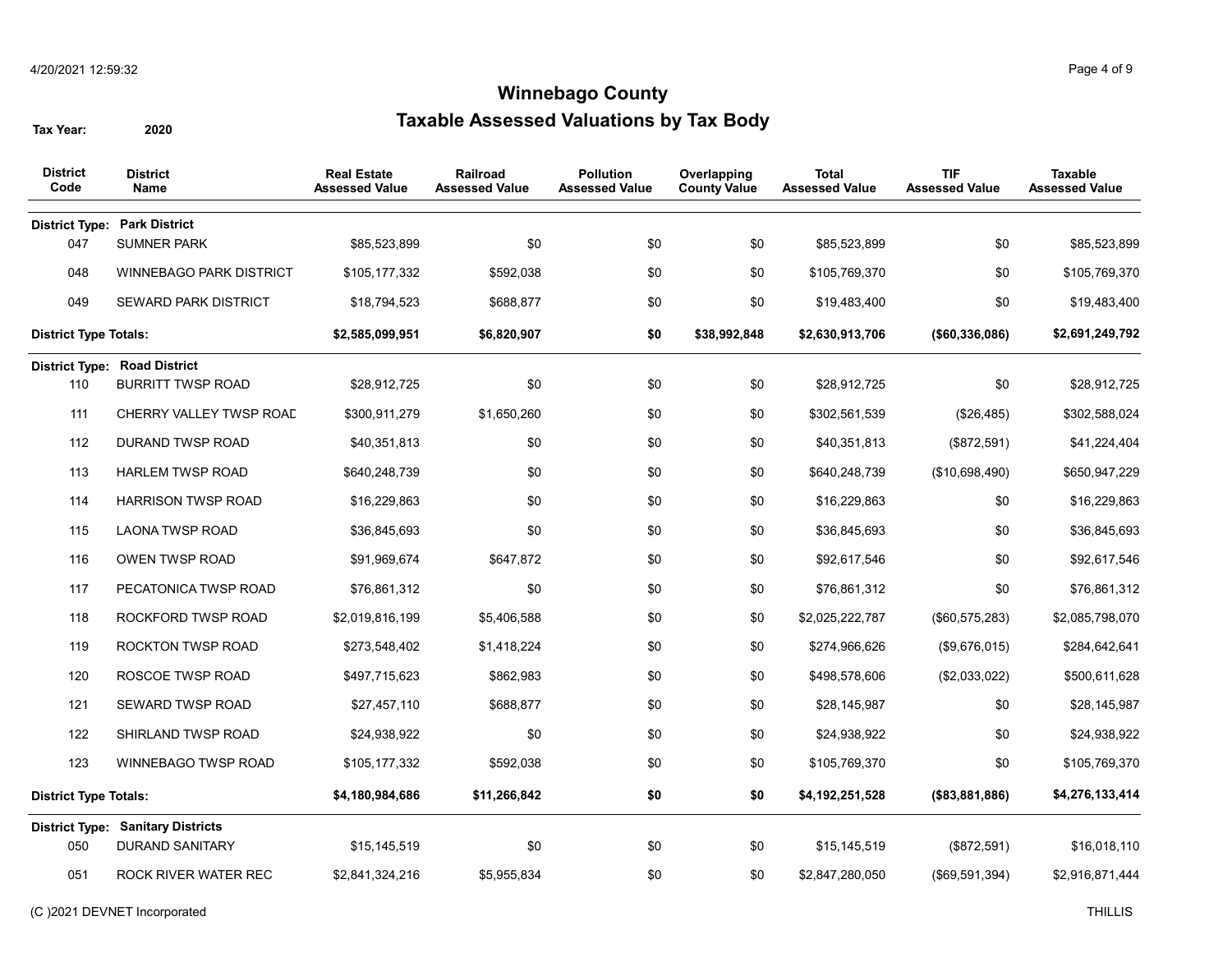| <b>District</b><br>Code      | <b>District</b><br><b>Name</b>                                     | <b>Real Estate</b><br><b>Assessed Value</b> | <b>Railroad</b><br><b>Assessed Value</b> | <b>Pollution</b><br><b>Assessed Value</b> | Overlapping<br><b>County Value</b> | <b>Total</b><br><b>Assessed Value</b> | <b>TIF</b><br><b>Assessed Value</b> | <b>Taxable</b><br><b>Assessed Value</b> |
|------------------------------|--------------------------------------------------------------------|---------------------------------------------|------------------------------------------|-------------------------------------------|------------------------------------|---------------------------------------|-------------------------------------|-----------------------------------------|
| 053                          | <b>District Type: Sanitary Districts</b><br><b>SEWARD SANITARY</b> | \$4,646,153                                 | \$61,245                                 | \$0                                       | \$0                                | \$4,707,398                           | \$0                                 | \$4,707,398                             |
| <b>District Type Totals:</b> |                                                                    | \$2,861,115,888                             | \$6,017,079                              | \$0                                       | \$0                                | \$2,867,132,967                       | (\$70,463,985)                      | \$2,937,596,952                         |
|                              | <b>District Type: Special Districts</b>                            |                                             |                                          |                                           |                                    |                                       |                                     |                                         |
| 062                          | RKFD - WINN DRAINAGE                                               | \$11,258,022                                | \$0                                      | \$0                                       | \$0                                | \$11,258,022                          | \$0                                 | \$11,258,022                            |
| 109                          | COUNTRY OAKS SSA                                                   | \$334,799                                   | \$0                                      | \$0                                       | \$0                                | \$334,799                             | \$0                                 | \$334,799                               |
| 136                          | <b>HARVEST HILLS SSA</b>                                           | \$3,538,405                                 | \$0                                      | \$0                                       | \$0                                | \$3,538,405                           | \$0                                 | \$3,538,405                             |
| 155                          | PERRYVILLE ROAD SSA                                                | \$0                                         | \$0                                      | \$0                                       | \$0                                | \$0                                   | \$0                                 | \$0                                     |
| 156                          | OLDE RIVER RIDGE PLAT 6 SS                                         | \$3,886                                     | \$0                                      | \$0                                       | \$0                                | \$3,886                               | \$0                                 | \$3,886                                 |
| 158                          | <b>I-39 BAXTER ROAD SSA</b>                                        | \$0                                         | \$0                                      | \$0                                       | \$0                                | \$0                                   | \$0                                 | \$0                                     |
| 169                          | SOUTH BELOIT SSA 5                                                 | \$0                                         | \$0                                      | \$0                                       | \$0                                | \$0                                   | (\$60, 862)                         | \$60,862                                |
| 170                          | SOUTH BELOIT SSA 6                                                 | \$0                                         | \$0                                      | \$0                                       | \$0                                | \$0                                   | \$0                                 | \$0                                     |
| 171                          | SOUTH BELOIT SSA 7                                                 | \$0                                         | \$0                                      | \$0                                       | \$0                                | \$0                                   | \$0                                 | \$0                                     |
| 172                          | SOUTH BELOIT SSA 8                                                 | \$0                                         | \$0                                      | \$0                                       | \$0                                | \$0                                   | \$0                                 | \$0                                     |
| 173                          | SOUTH BELOIT SSA 9                                                 | \$0                                         | \$0                                      | \$0                                       | \$0                                | \$0                                   | \$0                                 | \$0                                     |
| 174                          | SOUTH BELOIT SSA 10                                                | \$0                                         | \$0                                      | \$0                                       | \$0                                | \$0                                   | (\$304,604)                         | \$304,604                               |
| 175                          | SPRING CREEK LAKES MAINT                                           | \$0                                         | \$0                                      | \$0                                       | \$0                                | \$0                                   | \$0                                 | \$0                                     |
| 176                          | LOVES PARK MAINT SSA 6                                             | \$0                                         | \$0                                      | \$0                                       | \$0                                | \$0                                   | \$0                                 | \$0                                     |
| <b>District Type Totals:</b> |                                                                    | \$15,135,112                                | \$0                                      | \$0                                       | \$0                                | \$15,135,112                          | (\$365,466)                         | \$15,500,578                            |
|                              | District Type: Street Light Dist                                   |                                             |                                          |                                           |                                    |                                       |                                     |                                         |
| 064                          | <b>LINCOLN-ACRES STREET LIG</b>                                    | \$639,997                                   | \$0                                      | \$0                                       | \$0                                | \$639,997                             | \$0                                 | \$639,997                               |
| 065                          | <b>WASHINGTON PARK STREET</b>                                      | \$1,536,398                                 | \$0                                      | \$0                                       | \$0                                | \$1,536,398                           | \$0                                 | \$1,536,398                             |
| <b>District Type Totals:</b> |                                                                    | \$2,176,395                                 | \$0                                      | \$0                                       | \$0                                | \$2,176,395                           | \$0                                 | \$2,176,395                             |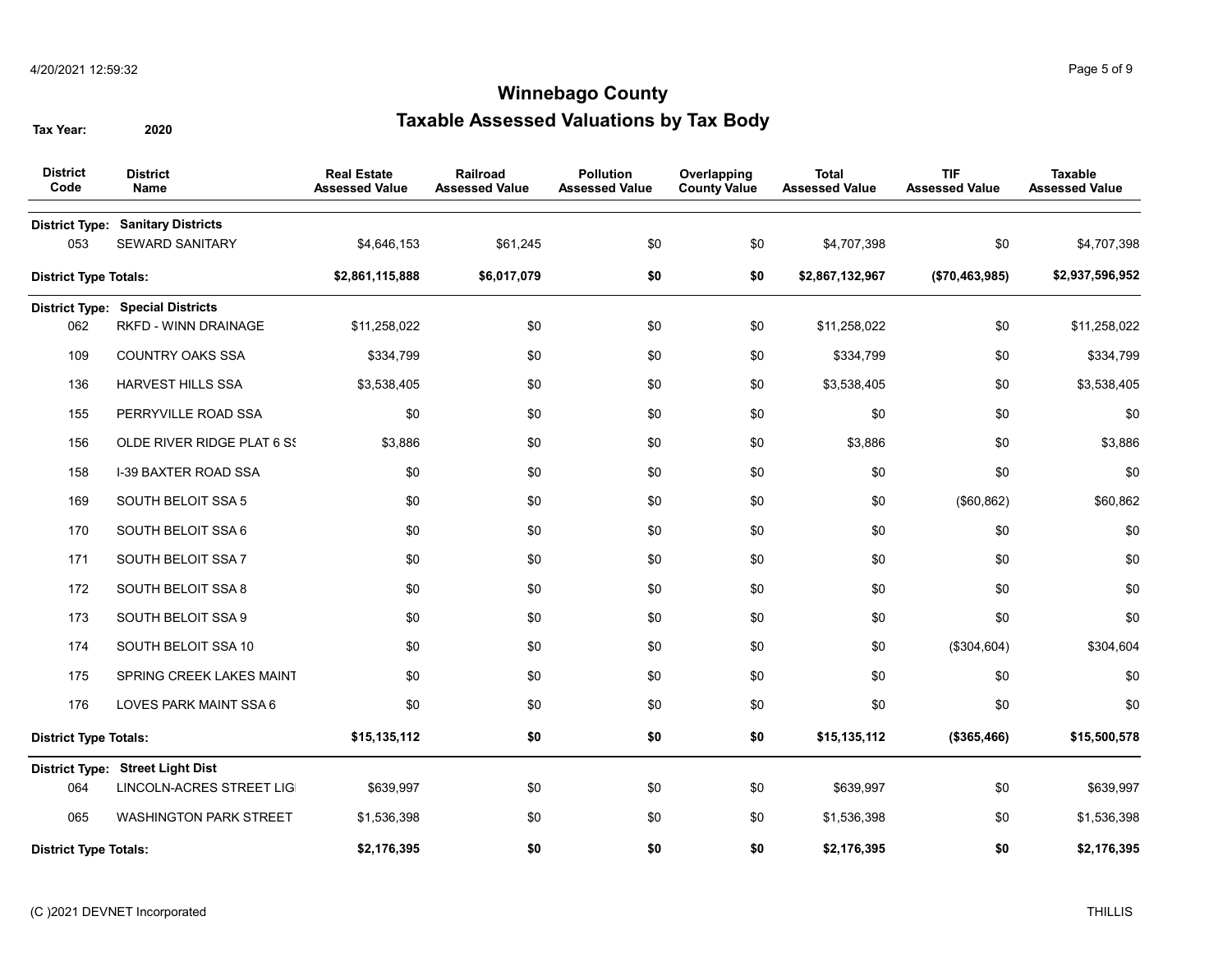| <b>District</b><br>Code | <b>District</b><br>Name    | <b>Real Estate</b><br><b>Assessed Value</b> | Railroad<br>Assessed Value | <b>Pollution</b><br><b>Assessed Value</b> | Overlapping<br><b>County Value</b> | <b>Total</b><br><b>Assessed Value</b> | <b>TIF</b><br><b>Assessed Value</b> | <b>Taxable</b><br><b>Assessed Value</b> |
|-------------------------|----------------------------|---------------------------------------------|----------------------------|-------------------------------------------|------------------------------------|---------------------------------------|-------------------------------------|-----------------------------------------|
| <b>District Type:</b>   | <b>TIF Districts</b>       |                                             |                            |                                           |                                    |                                       |                                     |                                         |
| 052                     | PRESTON & CENTRAL TIF      | \$0                                         | \$0                        | \$0                                       | \$0                                | \$0                                   | \$1,305,463                         | (\$1,305,463)                           |
| 063                     | <b>WESTSIDE TIF #2</b>     | \$0                                         | \$0                        | \$0                                       | \$0                                | \$0                                   | \$10,442                            | (\$10,442)                              |
| 066                     | EAST STATE & ALPINE TIF    | \$0                                         | \$0                        | \$0                                       | \$0                                | \$0                                   | \$1,447,573                         | (\$1,447,573)                           |
| 067                     | WEST STATE & CENTRAL TIF   | \$0                                         | \$0                        | \$0                                       | \$0                                | \$0                                   | \$1,375,354                         | (\$1,375,354)                           |
| 068                     | WEST STATE & KILBURN TIF   | \$0                                         | \$0                        | \$0                                       | \$0                                | \$0                                   | \$367,288                           | (\$367,288)                             |
| 088                     | NORTH MAIN & AUBURN TIF    | \$0                                         | \$0                        | \$0                                       | \$0                                | \$0                                   | \$357,592                           | (\$357,592)                             |
| 089                     | JACKSON SCHOOL TIF         | \$0                                         | \$0                        | \$0                                       | \$0                                | \$0                                   | \$525,931                           | (\$525,931)                             |
| 093                     | NORTH MAIN TIF             | \$0                                         | \$0                        | \$0                                       | \$0                                | \$0                                   | \$473,340                           | (\$473,340)                             |
| 094                     | <b>GLOBAL TRADE TIF #1</b> | \$0                                         | \$0                        | \$0                                       | \$0                                | \$0                                   | \$6,277,105                         | (\$6,277,105)                           |
| 098                     | MACHESNEY PARK TIF         | \$0                                         | \$0                        | \$0                                       | \$0                                | \$0                                   | \$575,584                           | (\$575,584)                             |
| 104                     | SOUTH ROCKFORD TIF         | \$0                                         | \$0                        | \$0                                       | \$0                                | \$0                                   | \$649,176                           | (\$649, 176)                            |
| 105                     | LINCOLNWOOD TIF            | \$0                                         | \$0                        | \$0                                       | \$0                                | \$0                                   | \$3,861                             | (\$3,861)                               |
| 106                     | DURAND VILLAGE TIF         | \$0                                         | \$0                        | \$0                                       | \$0                                | \$0                                   | \$872,591                           | (\$872,591)                             |
| 107                     | SPRINGFIELD CORNERS TIF    | \$0                                         | \$0                        | \$0                                       | \$0                                | \$0                                   | \$54,697                            | (\$54,697)                              |
| 125                     | WAGON WHEEL TIF            | \$0                                         | \$0                        | \$0                                       | \$0                                | \$0                                   | \$510,147                           | (\$510, 147)                            |
| 126                     | <b>RIVER OAKS TIF</b>      | \$0                                         | \$0                        | \$0                                       | \$0                                | \$0                                   | \$66,627                            | (\$66,627)                              |
| 127                     | <b>GARRISON SCHOOL TIF</b> | \$0                                         | \$0                        | \$0                                       | \$0                                | \$0                                   | \$227,077                           | (\$227,077)                             |
| 128                     | KISHWAUKEE & HARRISON TI   | \$0                                         | \$0                        | \$0                                       | \$0                                | \$0                                   | \$778,687                           | (\$778,687)                             |
| 129                     | LINCOLNWOOD TIF #2         | \$0                                         | \$0                        | \$0                                       | \$0                                | \$0                                   | \$10,548                            | (\$10,548)                              |
| 130                     | HOPE VI TIF                | \$0                                         | \$0                        | \$0                                       | \$0                                | \$0                                   | \$273,659                           | (\$273,659)                             |
| 132                     | NORTH 2ND TIF LOVES PARK   | \$0                                         | \$0                        | \$0                                       | \$0                                | \$0                                   | \$4,823,232                         | (\$4,823,232)                           |
| 133                     | <b>GLOBAL TRADE TIF #2</b> | \$0                                         | \$0                        | \$0                                       | \$0                                | \$0                                   | \$1,522,391                         | (\$1,522,391)                           |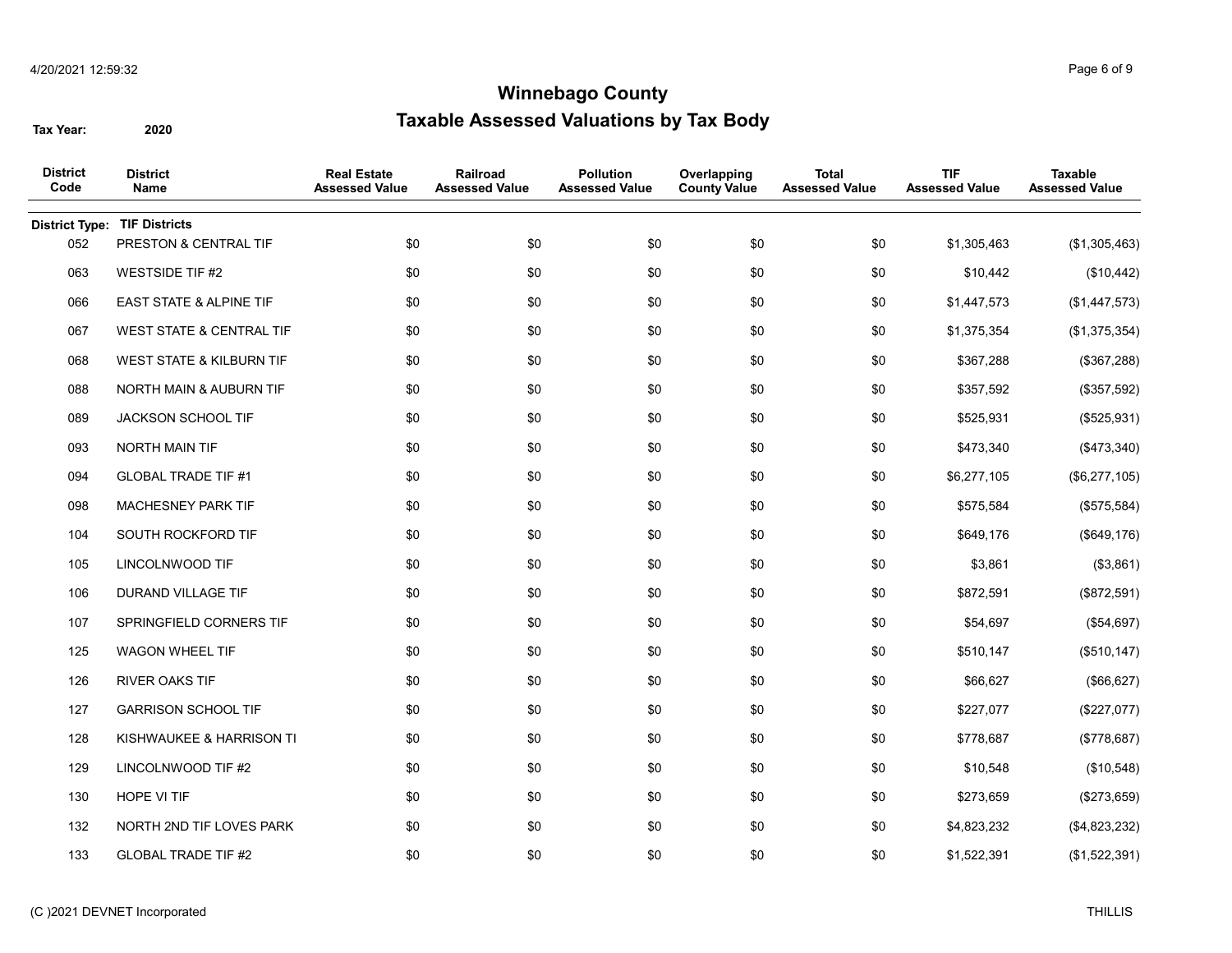| <b>District</b><br>Code | <b>District</b><br>Name       | <b>Real Estate</b><br><b>Assessed Value</b> | Railroad<br><b>Assessed Value</b> | <b>Pollution</b><br><b>Assessed Value</b> | Overlapping<br><b>County Value</b> | <b>Total</b><br><b>Assessed Value</b> | <b>TIF</b><br><b>Assessed Value</b> | <b>Taxable</b><br><b>Assessed Value</b> |
|-------------------------|-------------------------------|---------------------------------------------|-----------------------------------|-------------------------------------------|------------------------------------|---------------------------------------|-------------------------------------|-----------------------------------------|
| <b>District Type:</b>   | <b>TIF Districts</b>          |                                             |                                   |                                           |                                    |                                       |                                     |                                         |
| 134                     | ASSISTED LIVING/ RIVER HOL    | \$0                                         | \$0                               | \$0                                       | \$0                                | \$0                                   | \$7,383                             | (\$7,383)                               |
| 135                     | NORTH 2ND TIF MACHESNEY       | \$0                                         | \$0                               | \$0                                       | \$0                                | \$0                                   | \$5,413,426                         | (\$5,413,426)                           |
| 137                     | MAIN & WHITMAN TIF            | \$0                                         | \$0                               | \$0                                       | \$0                                | \$0                                   | \$845,661                           | (\$845,661)                             |
| 138                     | <b>MIDTOWN TIF</b>            | \$0                                         | \$0                               | \$0                                       | \$0                                | \$0                                   | \$1,651,890                         | (\$1,651,890)                           |
| 139                     | KISHWAUKEE & HARRISON TI      | \$0                                         | \$0                               | \$0                                       | \$0                                | \$0                                   | \$29,214                            | (\$29,214)                              |
| 140                     | FORMER BELOIT CORP TIF        | \$0                                         | \$0                               | \$0                                       | \$0                                | \$0                                   | \$1,477,609                         | (\$1,477,609)                           |
| 141                     | <b>GLOBAL TRADE TIF #3</b>    | \$0                                         | \$0                               | \$0                                       | \$0                                | \$0                                   | \$4,523,015                         | (\$4,523,015)                           |
| 142                     | RIVER DISTRICT NORTH TIF      | \$0                                         | \$0                               | \$0                                       | \$0                                | \$0                                   | \$6,228,759                         | (\$6,228,759)                           |
| 143                     | <b>BROADWAY TIF</b>           | \$0                                         | \$0                               | \$0                                       | \$0                                | \$0                                   | \$1,224,941                         | (\$1,224,941)                           |
| 144                     | <b>EAST RIVER TIF</b>         | \$0                                         | \$0                               | \$0                                       | \$0                                | \$0                                   | \$1,736,870                         | (\$1,736,870)                           |
| 145                     | SUMNER ROAD / GROVE ST T      | \$0                                         | \$0                               | \$0                                       | \$0                                | \$0                                   | \$0                                 | \$0                                     |
| 146                     | LOVES PARK CORP CENTER        | \$0                                         | \$0                               | \$0                                       | \$0                                | \$0                                   | \$1,850,691                         | (\$1,850,691)                           |
| 147                     | <b>WESTSTONE TIF</b>          | \$0                                         | \$0                               | \$0                                       | \$0                                | \$0                                   | \$128,100                           | (\$128,100)                             |
| 148                     | NORTH WILLOW CREEK TIF        | \$0                                         | \$0                               | \$0                                       | \$0                                | \$0                                   | \$443,072                           | (\$443,072)                             |
| 149                     | SOUTH WILLOW CREEK TIF        | \$0                                         | \$0                               | \$0                                       | \$0                                | \$0                                   | \$3,436,105                         | (\$3,436,105)                           |
| 150                     | <b>GLOBAL TRADEPARK SOUTH</b> | \$0                                         | \$0                               | \$0                                       | \$0                                | \$0                                   | \$164,337                           | (\$164,337)                             |
| 151                     | I-39 / BAXTER ROAD TIF        | \$0                                         | \$0                               | \$0                                       | \$0                                | \$0                                   | \$914,037                           | (\$914,037)                             |
| 152                     | ZENITH CUTTER TIF             | \$0                                         | \$0                               | \$0                                       | \$0                                | \$0                                   | \$604,479                           | (\$604, 479)                            |
| 153                     | SPRING CREEK LAKES TIF        | \$0                                         | \$0                               | \$0                                       | \$0                                | \$0                                   | \$104,942                           | (\$104, 942)                            |
| 154                     | FORMER WARNER ELECTRIC        | \$0                                         | \$0                               | \$0                                       | \$0                                | \$0                                   | \$390,181                           | (\$390, 181)                            |
| 157                     | JEFFERSON / NORTH 3RD ST      | \$0                                         | \$0                               | \$0                                       | \$0                                | \$0                                   | \$134,805                           | (\$134,805)                             |
| 159                     | MULFORD & EAST STATE STR      | \$0                                         | \$0                               | \$0                                       | \$0                                | \$0                                   | \$11,050,195                        | (\$11,050,195)                          |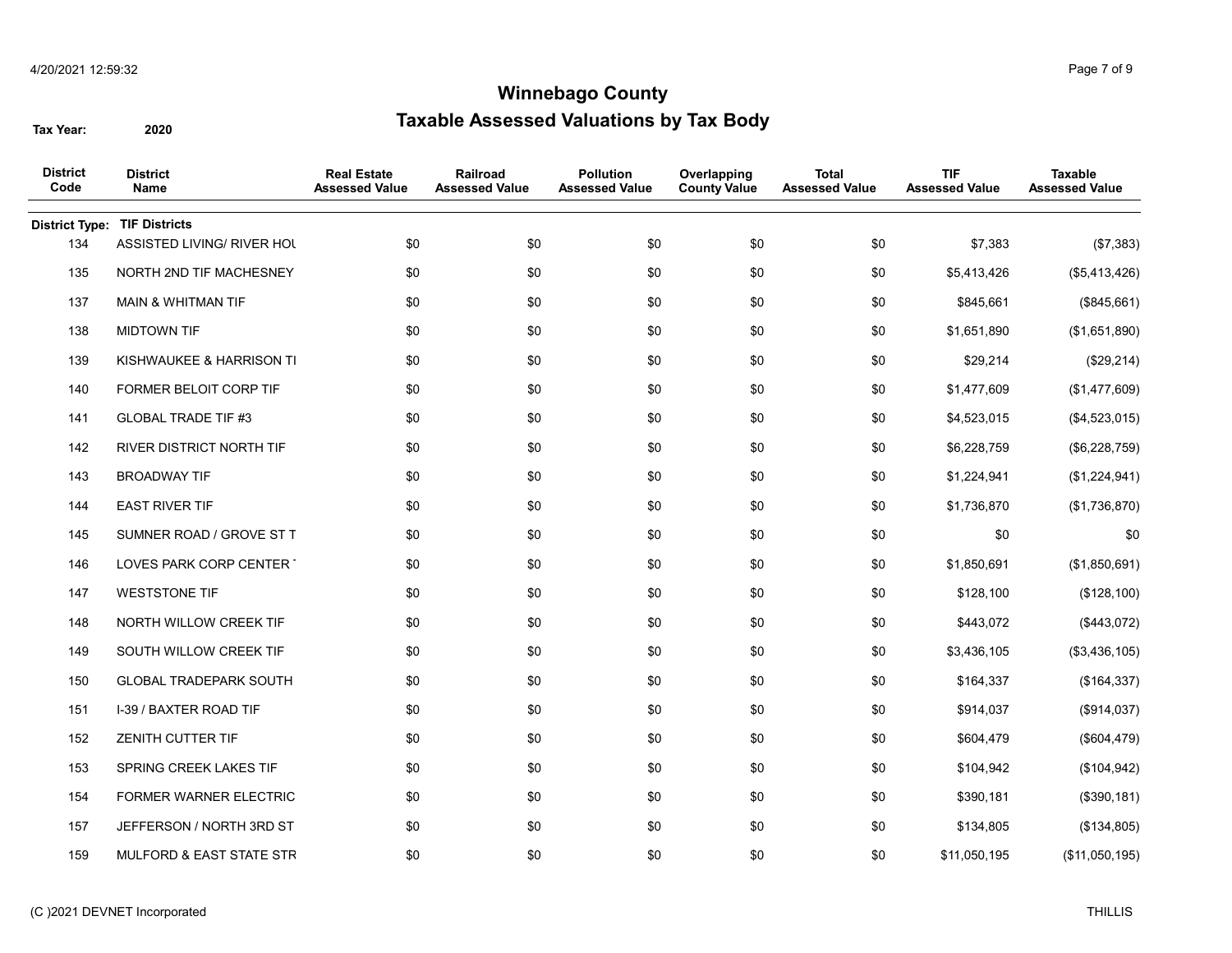| <b>District</b><br>Code               | <b>District</b><br><b>Name</b>      | <b>Real Estate</b><br><b>Assessed Value</b> | Railroad<br><b>Assessed Value</b> | <b>Pollution</b><br><b>Assessed Value</b> | Overlapping<br><b>County Value</b> | <b>Total</b><br><b>Assessed Value</b> | <b>TIF</b><br><b>Assessed Value</b> | <b>Taxable</b><br><b>Assessed Value</b> |
|---------------------------------------|-------------------------------------|---------------------------------------------|-----------------------------------|-------------------------------------------|------------------------------------|---------------------------------------|-------------------------------------|-----------------------------------------|
|                                       | <b>District Type: TIF Districts</b> |                                             |                                   |                                           |                                    |                                       |                                     |                                         |
| 164                                   | AUBURN STREET TIF                   | \$0                                         | \$0                               | \$0                                       | \$0                                | \$0                                   | \$5,708,012                         | (\$5,708,012)                           |
| 165                                   | FOREST HILLS ROAD TIF               | \$0                                         | \$0                               | \$0                                       | \$0                                | \$0                                   | \$3,590,233                         | (\$3,590,233)                           |
| 166                                   | <b>GARDNER / BLACKHAWK TIF</b>      | \$0                                         | \$0                               | \$0                                       | \$0                                | \$0                                   | \$6,469,221                         | (\$6,469,221)                           |
| 167                                   | VILLAGE OF ROCKTON DOWN             | \$0                                         | \$0                               | \$0                                       | \$0                                | \$0                                   | \$2,861,879                         | (\$2,861,879)                           |
| 168                                   | AMEROCK HOTEL TIF                   | \$0                                         | \$0                               | \$0                                       | \$0                                | \$0                                   | \$104,636                           | (\$104, 636)                            |
| 177                                   | SOUTH MAIN-ROCK ST TIF              | \$0                                         | \$0                               | \$0                                       | \$0                                | \$0                                   | \$279,828                           | (\$279,828)                             |
| <b>District Type Totals:</b>          |                                     | \$0                                         | \$0                               | \$0                                       | \$0                                | \$0                                   | \$83,881,886                        | (\$83,881,886)                          |
| <b>District Type: Township</b><br>003 | <b>BURRITT TOWNSHIP</b>             | \$28,912,725                                | \$0                               | \$0                                       | \$0                                | \$28,912,725                          | \$0                                 | \$28,912,725                            |
| 004                                   | CHERRY VALLEY TOWNSHIP              | \$300,911,279                               | \$1,650,260                       | \$0                                       | \$0                                | \$302,561,539                         | (\$26,485)                          | \$302,588,024                           |
| 005                                   | <b>DURAND TOWNSHIP</b>              | \$40,351,813                                | \$0                               | \$0                                       | \$0                                | \$40,351,813                          | (\$872,591)                         | \$41,224,404                            |
| 006                                   | <b>HARLEM TOWNSHIP</b>              | \$640,248,739                               | \$0                               | \$0                                       | \$0                                | \$640,248,739                         | (\$10,698,490)                      | \$650,947,229                           |
| 007                                   | <b>HARRISON TOWNSHIP</b>            | \$16,229,863                                | \$0                               | \$0                                       | \$0                                | \$16,229,863                          | \$0                                 | \$16,229,863                            |
| 008                                   | <b>LAONA TOWNSHIP</b>               | \$36,845,693                                | \$0                               | \$0                                       | \$0                                | \$36,845,693                          | \$0                                 | \$36,845,693                            |
| 009                                   | <b>OWEN TOWNSHIP</b>                | \$91,969,674                                | \$647,872                         | \$0                                       | \$0                                | \$92,617,546                          | \$0                                 | \$92,617,546                            |
| 010                                   | PECATONICA TOWNSHIP                 | \$76,861,312                                | \$0                               | \$0                                       | \$0                                | \$76,861,312                          | \$0                                 | \$76,861,312                            |
| 011                                   | ROCKFORD TOWNSHIP                   | \$2,019,816,199                             | \$5,406,588                       | \$0                                       | \$0                                | \$2,025,222,787                       | (\$60,575,283)                      | \$2,085,798,070                         |
| 012                                   | <b>ROCKTON TOWNSHIP</b>             | \$273,548,402                               | \$1,418,224                       | \$0                                       | \$0                                | \$274,966,626                         | (\$9,676,015)                       | \$284,642,641                           |
| 013                                   | ROSCOE TOWNSHIP                     | \$497,715,623                               | \$862,983                         | \$0                                       | \$0                                | \$498,578,606                         | (\$2,033,022)                       | \$500,611,628                           |
| 014                                   | SEWARD TOWNSHIP                     | \$27,457,110                                | \$688,877                         | \$0                                       | \$0                                | \$28,145,987                          | \$0                                 | \$28,145,987                            |
| 015                                   | SHIRLAND TOWNSHIP                   | \$24,938,922                                | \$0                               | \$0                                       | \$0                                | \$24,938,922                          | \$0                                 | \$24,938,922                            |
| 016                                   | <b>WINNEBAGO TOWNSHIP</b>           | \$105,177,332                               | \$592,038                         | \$0                                       | \$0                                | \$105,769,370                         | \$0                                 | \$105,769,370                           |
| <b>District Type Totals:</b>          |                                     | \$4,180,984,686                             | \$11,266,842                      | \$0                                       | \$0                                | \$4,192,251,528                       | (\$83,881,886)                      | \$4,276,133,414                         |